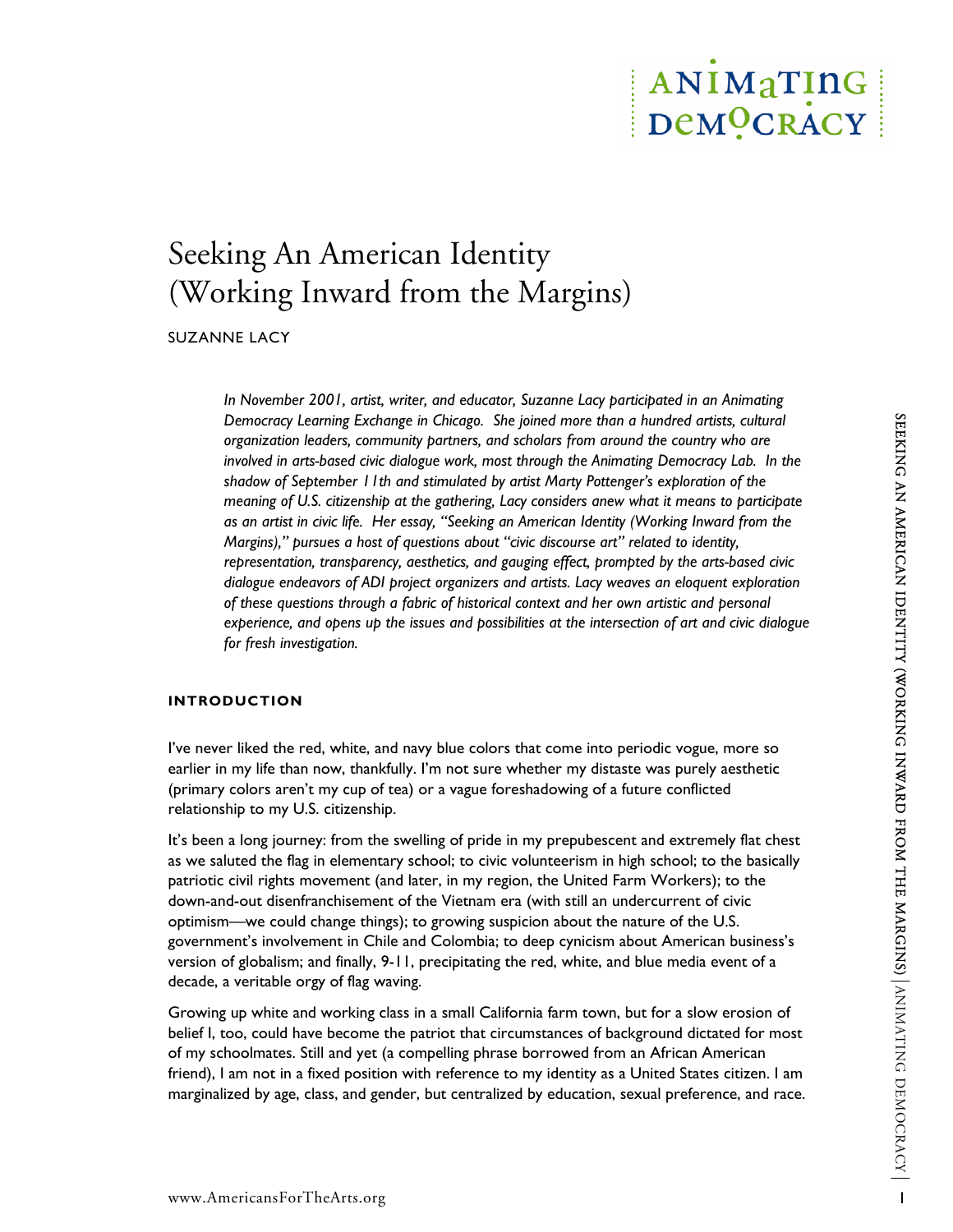I have access to institutions denied to many of my friends, yet I remain substantially outside most places of power, even in my own profession. In reference to my country and its place in the world, I alternate between horror and pride, between repulsion and fascination, between the acceptance of tacit privilege and deep shame.

All of which came up for me at the Animating Democracy Learning Exchange in Chicago in November 2001. I came to observe presentations by earnest artists and cultural organization leaders working in partnership with their communities to foster civic dialogue. In the aftermath of the destruction of the World Trade Center and subsequent war on Afghanistan (or War on Terrorism—you choose), I was dismayed at how much I wanted to check out when artist Marty Pottenger introduced a discussion of citizenship. I expected to be a fly on the wall. Instead, I was plunged into a fascinating three-day discussion on belonging, exclusion, language, space, cultural tradition, and the roles of art in public discourse. I left feeling rejuvenated, confused, and stimulated to consider anew what it means to participate as an artist in civic life.

#### **GHOSTS AND THE SPACES THEY INHABIT (WHOSE PLACE IS THIS?)**

Some of us listen to ghosts; we can't help it. These ghosts have an important story to tell. What does it mean not to be seen? We worked to preserve the space where we found them and to tap into what they were saying.

> —Reverend Deacon Edgar Hopper, St. Augustine's Episcopal Church, New York City

A year after slavery was abolished, two slave galleries were constructed for the Negro parishioners of what is now St. Augustine's Episcopal Church in the Lower East Side of Manhattan. In these galleries above the sanctuary, free and indentured African Americans could see, but not be seen. Closed off for decades, discovery of the galleries freed ghosts from former times to engage in contemporary civic dialogue.

Each new immigrant group that arrives in the Lower East Side competes for cultural and political presence—housing, schools, and jobs. History can divide people, justifying claims to resources: I've been here longer than you have. The Slave Galleries and their invisible residents spoke of an historical experience that was particular to African Americans, but Deacon Hopper, minister of the now African American congregation of St. Augustine's, saw both the power of this particular story and the space's relevance to the broader community grappling with ongoing issues of marginalization. He asked, "How do we balance between offering the history of the Slave Galleries as a metaphor that can inspire connections among diverse communities, while maintaining specificities of African American heritage?" Working with the Lower East Side Tenement Museum, they invited other communities to consider and talk with each other about how the Slave Galleries might stand as a symbol for their own experiences. So a recent Chinese immigrant sat in the Gallery to listen. A Latina heard whispers blown on hot border wind*;* an Orthodox Jew attended to the murmured prayers from women hidden behind curtains in the synagogue.

For thirty years, activist artists have testified to specific histories of excluded people, understanding that personal stories are how one enters civic discourse with dignity. Whether those people were Black or poor, women or prison inmates, workers or immigrants, young or old, one of the major strategies of social justice art was to *name* and *give presence* in a society that preferred the silence of well-behaved ghosts. The disappeared experiences of America's marginalized were reclaimed to public life through art, media, and protest. Farm workers stories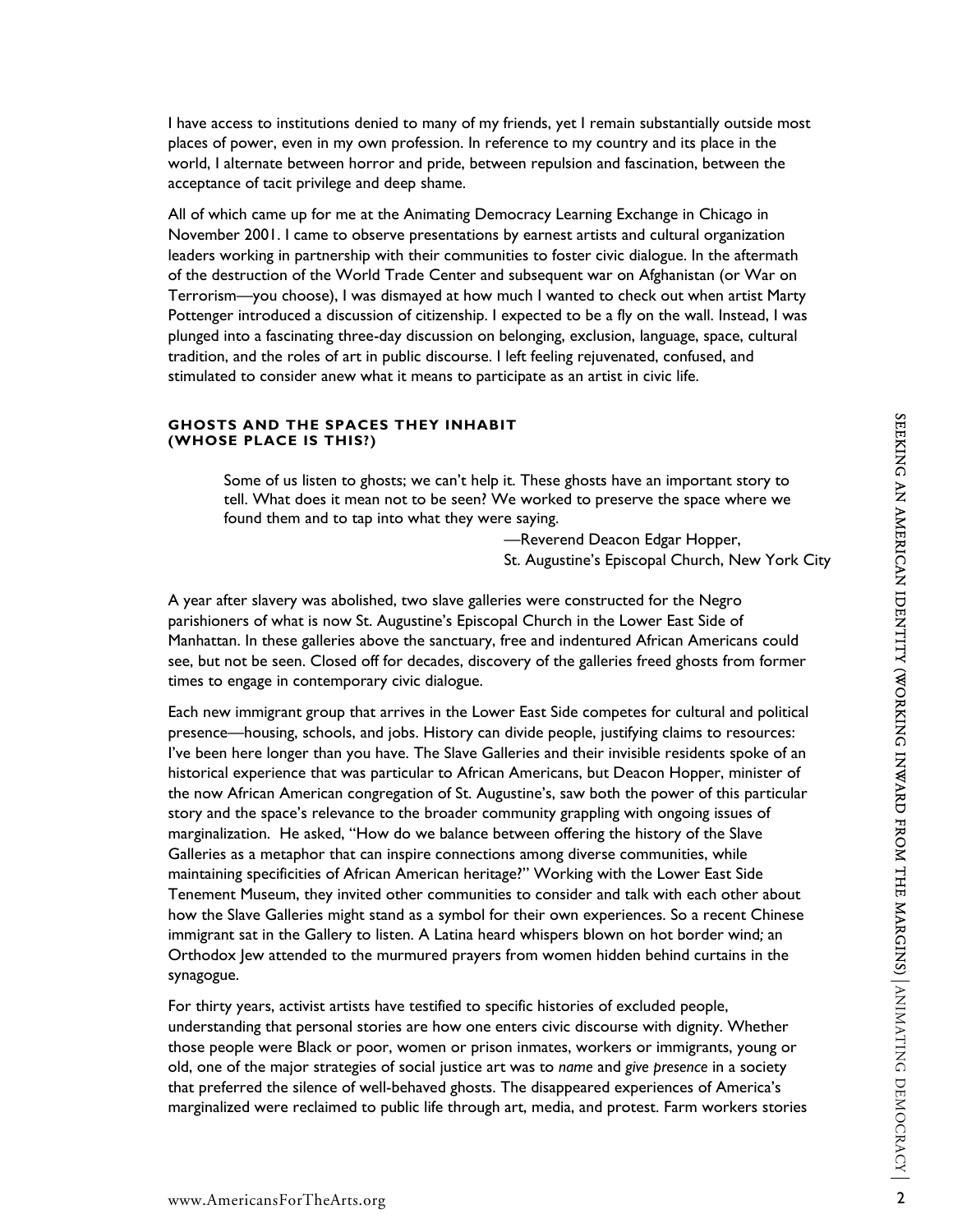were told at dinner tables, prisoners' longings escaped cells via the airwaves, the voices of murdered wives shouted in feminist antiviolence demonstrations.

Sometime in the late eighties, these voices grew in volume and audibly conflicted in a cacophonous American landscape. Discrepancies began to emerge: representation became contested in a territory of multiple identities. An oppressed person in one situation becomes an oppressor in another. Cultural practices were located in an interconnected network of customs that changed their appearance and meaning when transplanted through the drift of immigration. At the Animating Democracy Learning Exchange, Bau Graves, of the Center for Cultural Exchange's *African in Maine* project was conflicted. When the Afghan community uses their theater for cultural events they segregate themselves by gender. The upstairs balcony that accommodates forty people is crammed with sixty or seventy women and children, while thirty men luxuriate below in the space that accommodates two hundred. In the next century, he wondered, will someone look back and remark on the arcane use of their own gallery where women were, like the African Americans of St. Augustine's Church, disappeared?

The vacant sealed galleries of St. Augustine's are empty spaces, and their filling will be an exercise in framing a contemporary metaphor of multiplicity. Artists no longer have the luxury of a single strategy in our art, that of making a singular voice audible and revealing particular ghosts. Formerly we aligned ourselves with these voices based on accidents of our birth, but as we moved into alignment based instead on our values, contradictions appeared. Finding ourselves occasionally on shaky ethical ground (based on our own identities), we are not to be blamed if we look occasionally back to a time when things were simpler and we, too, could claim a singular identity. The Galleries have been unboarded; what it signified at the turn of the last century is vastly different now, over one hundred years later, and a new story is required.

#### **BEARING WITNESS (WHO OWNS THIS HISTORY?)**

There is a wall between my parents and I when it comes to wanting to identify with the legacy of the Holocaust. My friends don't identify with it, and there is not much interest in getting knowledge.

> —Joanna Lindenbaum, The Jewish Museum, New York City

Often the Holocaust was not spoken of in families of escaped Jews. It was passed on through silence and inexplicable depressions, as if the house was filled with ghosts. For those of us born in the U.S. after 1945, experience of the Holocaust was for the most part mediated. Whatever U.S. citizens might or might not have known before that date, during the liberation of the camps the first visual representations that arrived in this country were graphic documentary films and photographs.

Firsthand accounts came from the survivors, when they could talk, and from journalists and soldiers. My father, a pilot stationed in England, transported Jews from Africa back to Europe after the war. When he came home to California, I was almost a year old, and his nightmares of the war and its camps may have insinuated themselves into my dreams. Although there were no Jews in town and I do not remember specific conversations about it with my dad, the Holocaust was my memory too, a strong and influential one, but one that perhaps—I can't be sure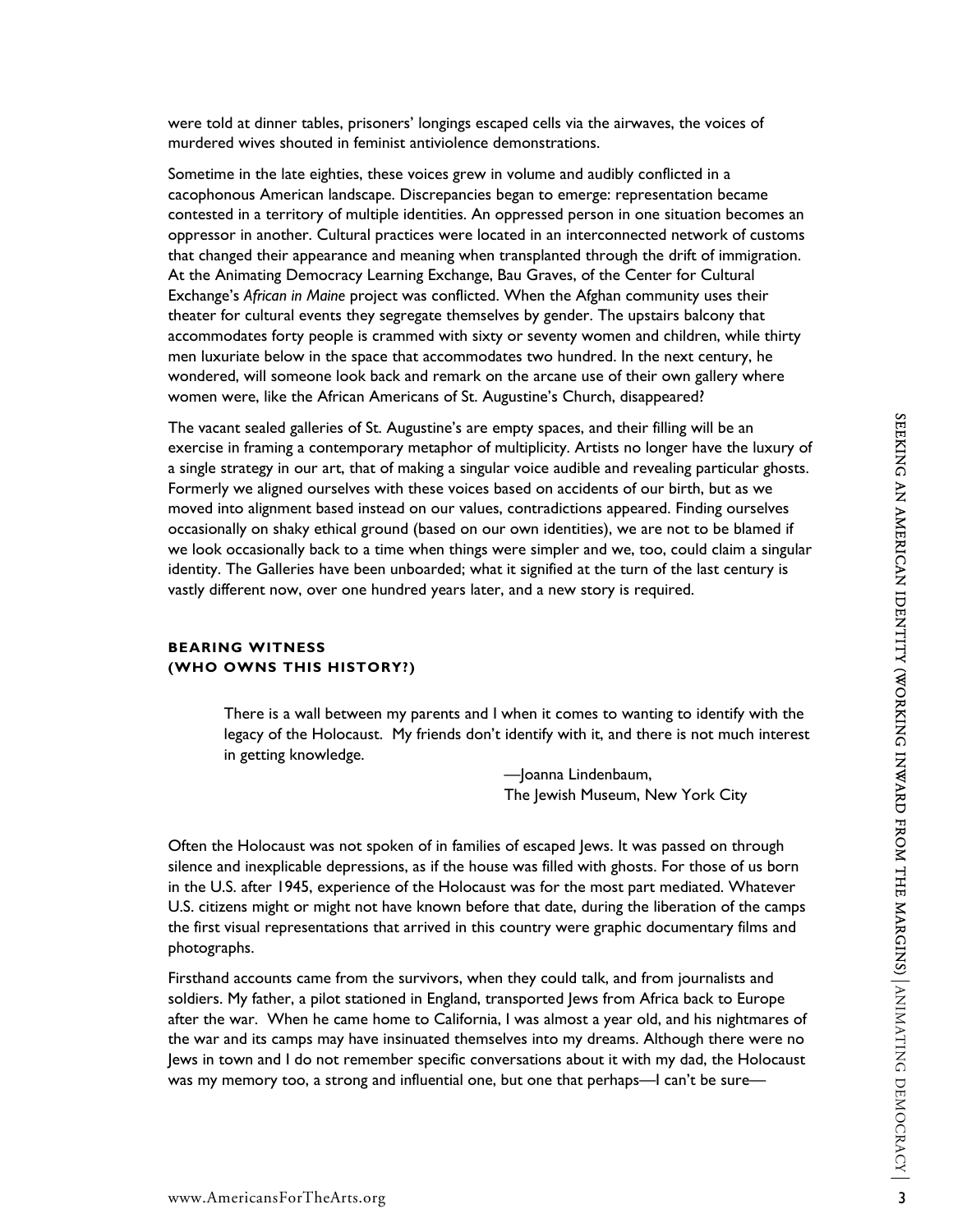derived only from picture spreads in *Life Magazine* and the movies I attended weekly. Holocaust representation passed into popular culture, memories colluding with fiction.

*Mirroring Evil: Nazi Imagery/Recent Art*, an exhibition of the Jewish Museum in New York, plunged its curators, trustees, and staff into intense self-examination. As curator Norman Kleeblatt explained, the Holocaust was a signal event in which Jewish history and mainstream history intersected. For the first 25 years after the war, Holocaust images were abstract. When representational imagery did evolve, it was influenced by the photos taken in the days after the liberation—piles of bodies and emaciated prisoners at fences. While the Museum still receives weekly submissions of this type of artwork, the staff wondered, "Is something else needed at this particular moment?" Their answer was an exhibition of works of art they believed reflected questions of contemporary morality and issues of evil, and their installation strategies and contextual writing would, they hoped, support a complex civic discourse.

The exhibition featured artworks by artists two and three generations removed from the events of WWII, who have eschewed the deeply entrenched Holocaust imagery that focuses on the victim. These artists did not claim to represent survivors' experiences. Instead, employing the challenging language of conceptual art, they used images of perpetrators—Nazis—to provoke viewers to explore the seduction of power as well as contemporary manifestations of evil in the forms of bigotry, war, and genocide.

*Mirroring Evil* challenged traditional representations of that historical moment—how it operates in Jewish and U.S. cultural memories—but for some survivors it generated a rage around ownership of representation. Standing on the authenticity of lived experience, survivors of the Holocaust are victims, yes, but they are also empowered through the representation of their own stories, their claim to *cultural voice*. Curators anticipated controversy that might arise in challenging traditional perspectives of the Holocaust. It was, of course, not only tradition that was being challenged; the museum became a contest in power, the power to shape meaning through representation. Pitted against each other, it appeared as if a fundamental shift had taken place between generations of Jews, each desiring to explore and find meaning in a common heritage. The exhibition provoked heated ethical debate in the lewish community, raising provocative questions. Did the museum ignore, in its attempt to raise current questions for a generation virtually untouched by the Holocaust, the nonnegotiable visceral experience of pain for those who endured it? Or is it possible that, as consumers of an overmediated Holocaust, we've become complacent and inured to the predictable accounts of the direct experience, needing ever more provocation? Who has "the right" to speak on the Holocaust, those with direct experience, or those whose experiences were mediated, in this case through popular culture, associative inferences, and, consequently, fantasy?

These questions are not unique to this exhibition, or to art museums in general. They come up wherever power and representation occupy the same forum. While the same questions apply to advertising, commercial entertainment, and news media, however, it is often in the visual arts somehow seen as more assessable—that people often choose to make their stand. Whether at the Jewish Museum or in Congress deciding on the future of the National Endowment for the Arts, visual art production has become a touchstone for the examination of representation and authority. At the local level in community-engaged art, these issues are incorporated daily in a practiced negotiation between direct experience and representations of it for various ends.

We want to believe in the unassailability of direct experience. (In Oakland, young teen mothers tell me they heed most the words of other teen moms…those who've been there.) A man cannot speak for a woman. A white person for a person of color. Here, even expressions of empathy are suspect. Where once imagination was sufficient passport to the representation of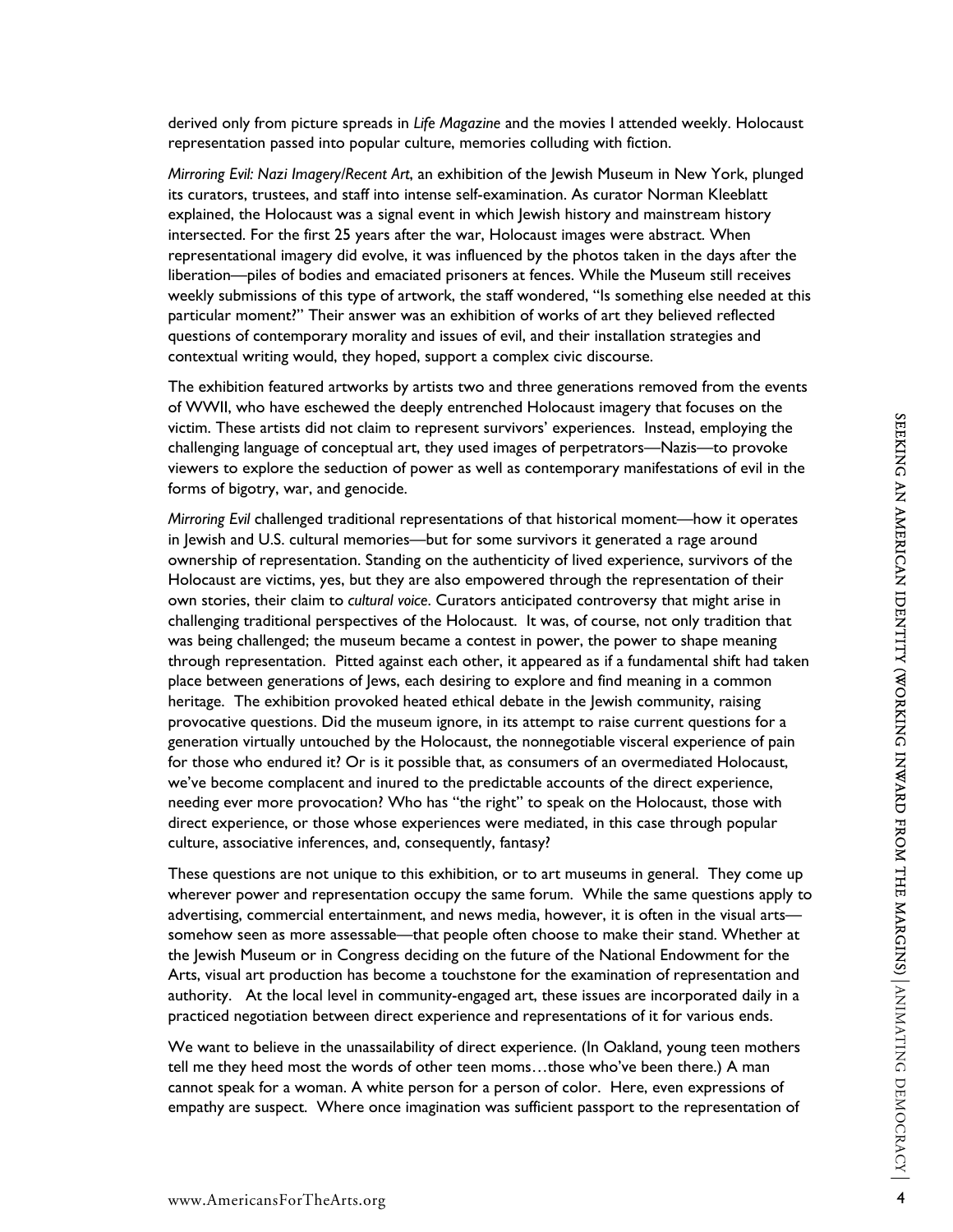another's experience, our awareness of the dynamics of power has challenged empathy as sufficient motivation for art making. If an artist works with any experiences other than his or her own, inevitable when one leaves the solitude of the studio and embraces potential social and political functions of art making, how close in experiences must he or she be to her collaborators? Can women make art authentically with other women on women's issues? What if the class positions between artists and community are different? Or the ethnic backgrounds? Can non-Jews comment upon the Holocaust? (To be sure, artists in *Mirroring Evil* were not purporting to do community-based work, but that does not mitigate the essential ethical dilemma. Representations of the Holocaust, it might be argued, continue to be historically contested in ways that directly affect the experience of Jewish people.)

While the essential question of who owns representation of, in particular, painful experiences with political import for specific groups of people is pertinent to all representation, in *Mirroring Evil* it became foregrounded not in the production of the work, but in the museum's decision to present it. Thus it was not the artists per se who were picketed, but the exhibition venue.

With community-based artists, operating as they do closer to the nexus of community experience and critique, this dilemma figures significantly in the actual production of the work. For these artists, strategies grow out of negotiations, each work posing questions that are answered as action and as theory. Many of the forms we have come to assume as part of community-engaged art—its multivocality, for example, its pluralism of styles of presentation and its postscript-like conversations—are aesthetic evolutions developed through confrontation and resolution of conflict during the making. The aesthetic and (simultaneously) political negotiation of differences in experience and the ways experience is represented, more volatile when focused on inequity and pain, produces evolving, rough-edged, and imperfect art forms that are particularly adept at modeling civic discourse.

From this central conflict in community-engaged art—origination of experience and communication of it by another, no matter how sympathetic or aligned in features of identity—a long history of shape making has evolved. There is another approach, one that reconfigures the central voice in the work as that of the perpetrator, rather than aligning with those on whom injustice was perpetrated. The creator of the film, *Traces of the Trade*, is descended from one of New England's largest slave trading families. It was the North's maritime economy that fueled the slave trade through its profitable engagement in the industrial revolution launched by Southern cotton. Filmmaker Katrina Browne, whose ancestors are from Rhode Island, set out to explore the legacy of slavery on white people—the denial, shame, and guilt—on a literal family voyage from Rhode Island to Ghana to Cuba, tracing the Triangle Trade Route and interviewing white family members and the descendents of African, Cuban, and African American people impacted by her family business. The finished film aims to address the denial, defensiveness, and shame among whites that pose barriers to engaging in dialogue about race.

In *Traces of the Trade*, the filmmaker positioned her voice centrally in the work, looking square in the face of her ethnic and familial privilege and listening to those upon whose backs it was earned. In postmodernist reflexivity but with modernist moral engagement she adopted one of the few positions left to white folks in the terrain of race and ethnicity. The filmmaker understood a moral obligation to attend to the pain that participants would inevitably experience as a result of their filming. Family members who were interviewed, people they interviewed in Africa and Cuba, even the filmmakers themselves—all were deeply impacted by the project. Filmmakers wondered how much of this pain should be professionally monitored and how to deal with their own pain as makers? Of particular interest here, they wondered how much to reveal of this process, including the questioning, in their finished product? The provocation of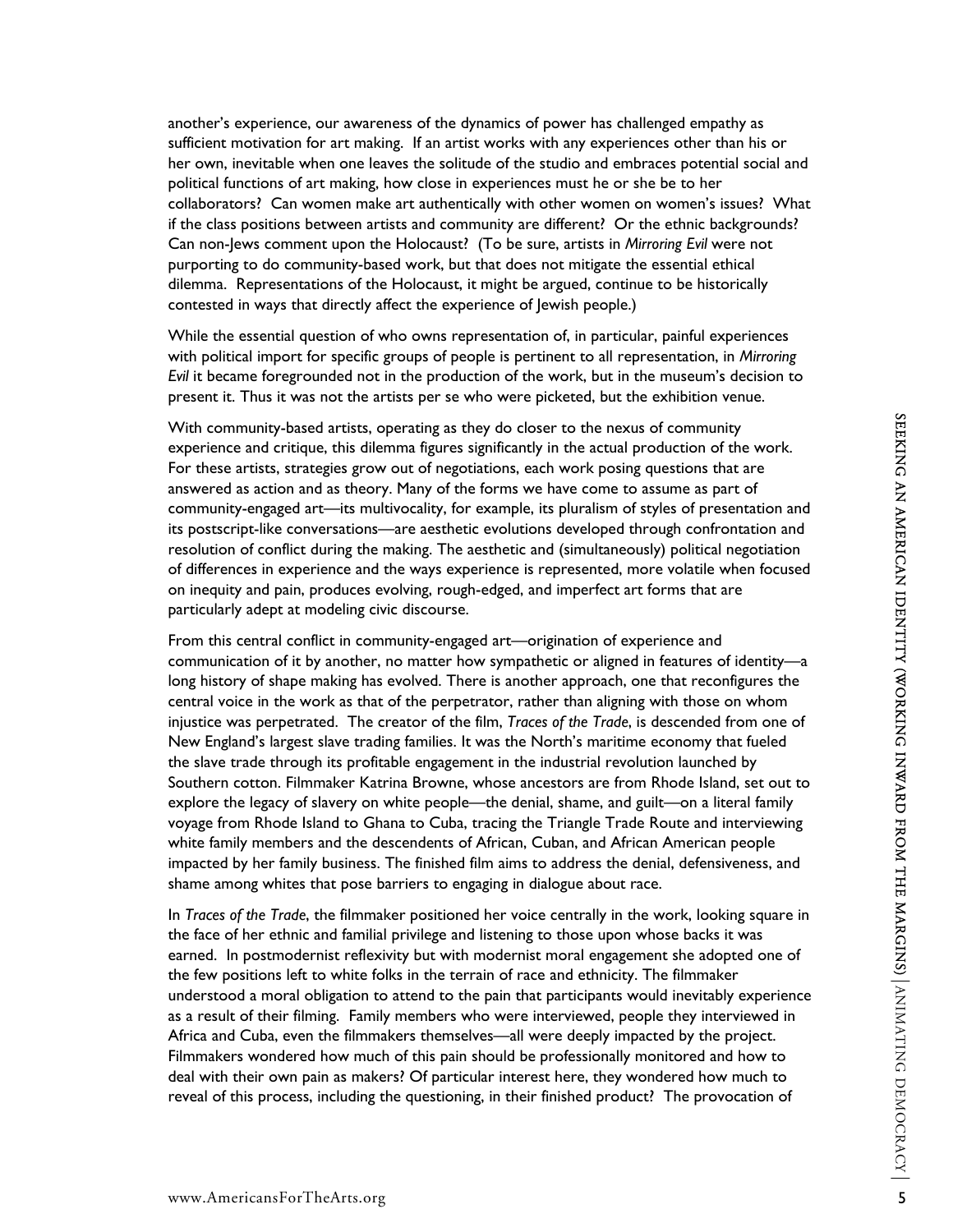aroused pain translated into the aesthetic and moral searching that is characteristic of engaged community work, often finding its way into the art as a transparent process.

One way or another, the identity of maker and the identity of community, the constituency, the subject, or the collaborators (however these are framed) is central to this work, and on this template of process we play out all the social injustices and misrepresentations that constitute our history and our present civic life. Perhaps laughable because of how little power artists actually command in this culture, nevertheless these inventions become prototypical laboratories for the enactment of public life. In this public realm, who speaks for whom? Should an artist work with a constituency base not their own by virtue of an assortment of identity characteristics? When these characteristics overlap in some ways, who determines the priorities that justify an artist's engagement? Though in some cases artists evolve from and continue to work in a specific location with only their exact equivalences, even there differences in age and gender eventually result. More often the artist's identity is in fact different—whether through age, gender, ethnicity, religion, sexual preference, geographic location, or class.

Irrespective of the perceived 'correctness' of the artwork, when reduced to its essence, community-engaged art is most often a process of collectively making meaning via subjectivity that is translated into an aesthetic frame made most often by someone who does not have the exact same experience. The discussion on *insider* and *outsider* is of necessity a conversation on risk, privilege, and resources that is echoed in all civic discourse. A subtle and often unconscious undercurrent makes discussion painful and evasive in the arts, as if one day someone shared the secret—to be an insider was the only moral way to work as an artist in a field of difference, given the dangers of misrepresentation—and from that day forward we found ourselves justifying our positions as *insider* of one or more marginalized groups—more black than white, more female than male, more poor than rich—or claiming a validity based on association.

The question of one's membership comes up depending on the potency of cultural signifiers, with particular pain around race and class. In 2003 in the United States, would we expect anything else? While none of us experience all forms of oppression, or even recognize them, to some degree most of the artists at the ADI convening had some working knowledge of what it felt like to be excluded. We all agreed that it is political dynamite for white artists to appropriate the stories of people of color. What we did not agree upon was what constituted appropriation. Labeling oppression is best done by the oppressed, but who is entitled to speak for the entire group where there are countless differences of perspective within any given group? If, as with *Traces of the Trade*, makers critically align themselves with white oppression, do they run the risk of recentralizing the discourse to white, albeit contrite white, experience? If we do cross borders, work with experiences not our own, where do we locate *voice* and *agency* in our art?

In 1978, the actress Kathleen Chang and I created a performance piece on a boat in the San Francisco Bay and on a hill on top of Angel Island, the major port for nineteenth- and twentiethcentury Asian immigrants to the West Coast. We were two characters from the turn of the last century: her husband's grandmother, Leung Ken-sun who ran away from her home in China, and Donaldina Cameron, a Scottish Presbyterian missionary who rescued Chinese children smuggled into San Francisco for sexual slavery. As we searched for our respective voices within the work, we ran into the very questions that would impede us today, perplexing questions of cultural appropriation, colonization, and assimilation. Struggling for an authentic approach to our collaboration, we chose strategies of representing ourselves according to our race, representing different perspectives on history in discrete narratives, and ending with a present-time discussion that deconstructed the ethical and political issues that had arisen for us during the making of the performance. While I liked the transparency of the work and its layering, the performance has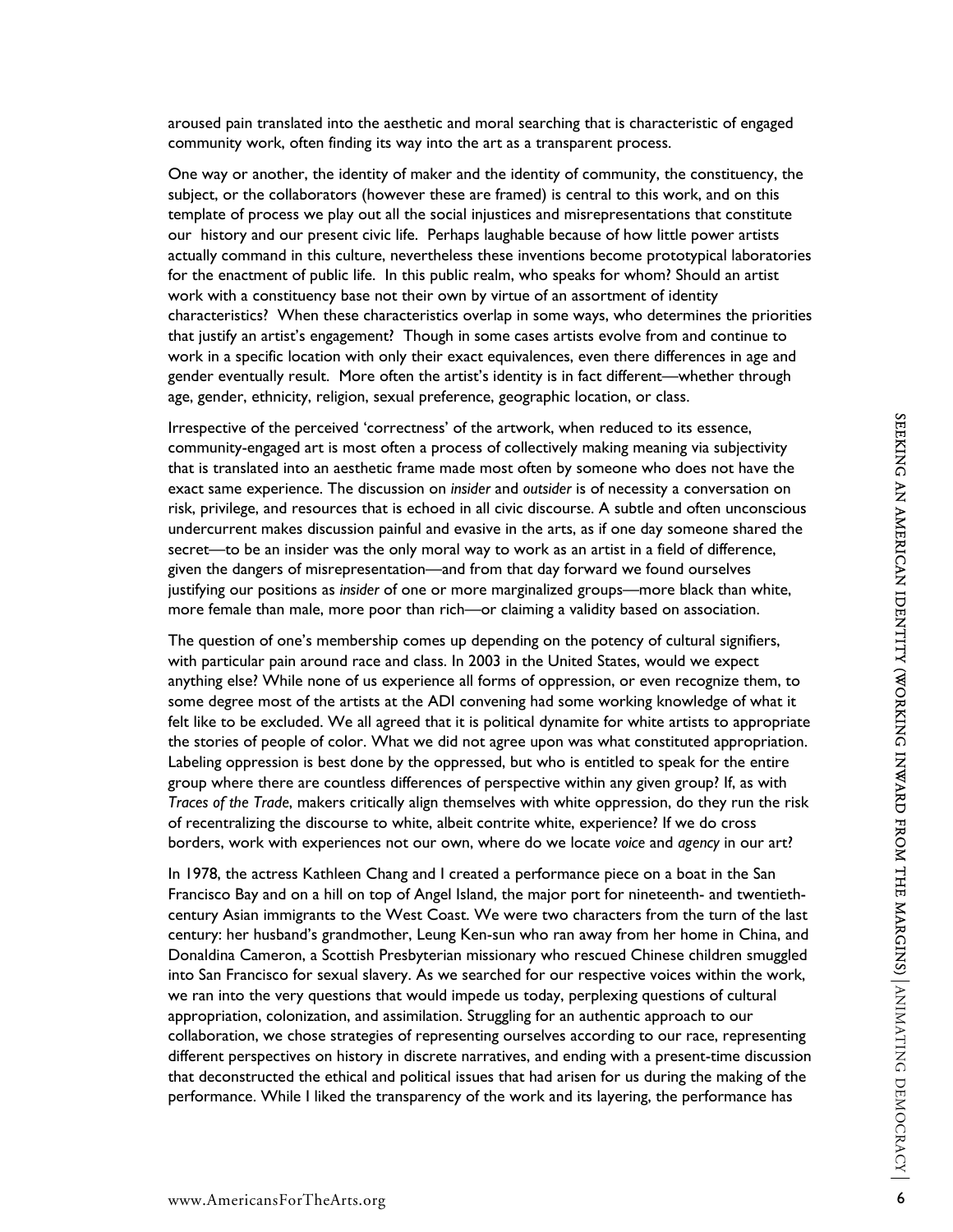always seemed somewhat unresolved, with disjointed narratives on gender, race, nationality, and friendship, as incomplete, fraught, and vulnerable as are today's civic discourses.

Two decades later, at the Animating Democracy Learning Exchange, the notion of transparency was not just seen as good civic value, but fundamental to the practice. Many felt that transparency held a key to both ethics and aesthetics of this troublesome practice, a transparency that was not only about locating one's own voice honestly within the work, but also about the art process itself, how information is edited, shaped, and presented. How much of the soup of experience—of the artists, collaborators, and community members—roused in making should be revealed in the art, and how much is indulgence? Could our own emotions, like beacons, lead us as makers to the heart of the work? As one of the filmmakers of *Traces of the Trade* suggested, "You don't edit out the messy stuff."

The changeful nature of this work is its strength and its difficulty. All assumptions within a transparent process are open to challenge: dominant cultural assumptions about what makes a good story—choice of subject, narrator's voice, the style, shape, and choice of medium; the availability of economic resources, ownership of venues, and choice of audience; the methods of entering a community, researching, enlisting support, and consensus building. Perhaps most important, even the aesthetic expression is open to negotiation. This scrutiny that actually gives birth to form suggests that *process* is interesting in terms of both structure and content of the art. *Discourse* thus becomes an important brushstroke in the representation of process. Today's work must reflect the questioning that took place during the production, these questions often sharing the same cacophony, contradiction, hybridity, confusion, and fusion evident in today's public life.

This messiness might appear to be a threat to effective civic dialogue; despite the discipline required in making, art revels in the accidental, the unexpected, and the innovative. Artists seek an unpredictable kind of knowing, safer perhaps when the exploration is confined to the studio. In the civic realm, with high stakes issues and unpredictable occurrences, artists' interest in new shapes and forms can be (and often is) seen as dangerous. This tension between the need to control, providing safe spaces for our audience to approach difficult subjects, and the tolerance for the ambiguous and unexpected must be recognized as we craft and name civically engaged art.

#### **THE ETHICS OF STORYTELLING** *(WHAT SHOULD NOT BE TOLD?)*

When you have to sit in that audience and realize that you are the people in those photos watching that horrible lynching, how do the facilitators help white people to face this?

> —Margery King, Andy Warhol Museum, Pittsburgh

The Andy Warhol Museum decided to exhibit *Without Sanctuary*, an exhibition of 100 photos of lynchings of mostly African American men from the late nineteenth to the middle of the twentieth century. Pittsburgh, home to the museum whose mission is to be a vital center for the community, is also home to nationally visible race problems. Within recent memory of the Chicago gathering, two racially motivated killing sprees, one by a black man and one by a white man, demonstrated the tensions that periodically strike this city. What were you afraid of? We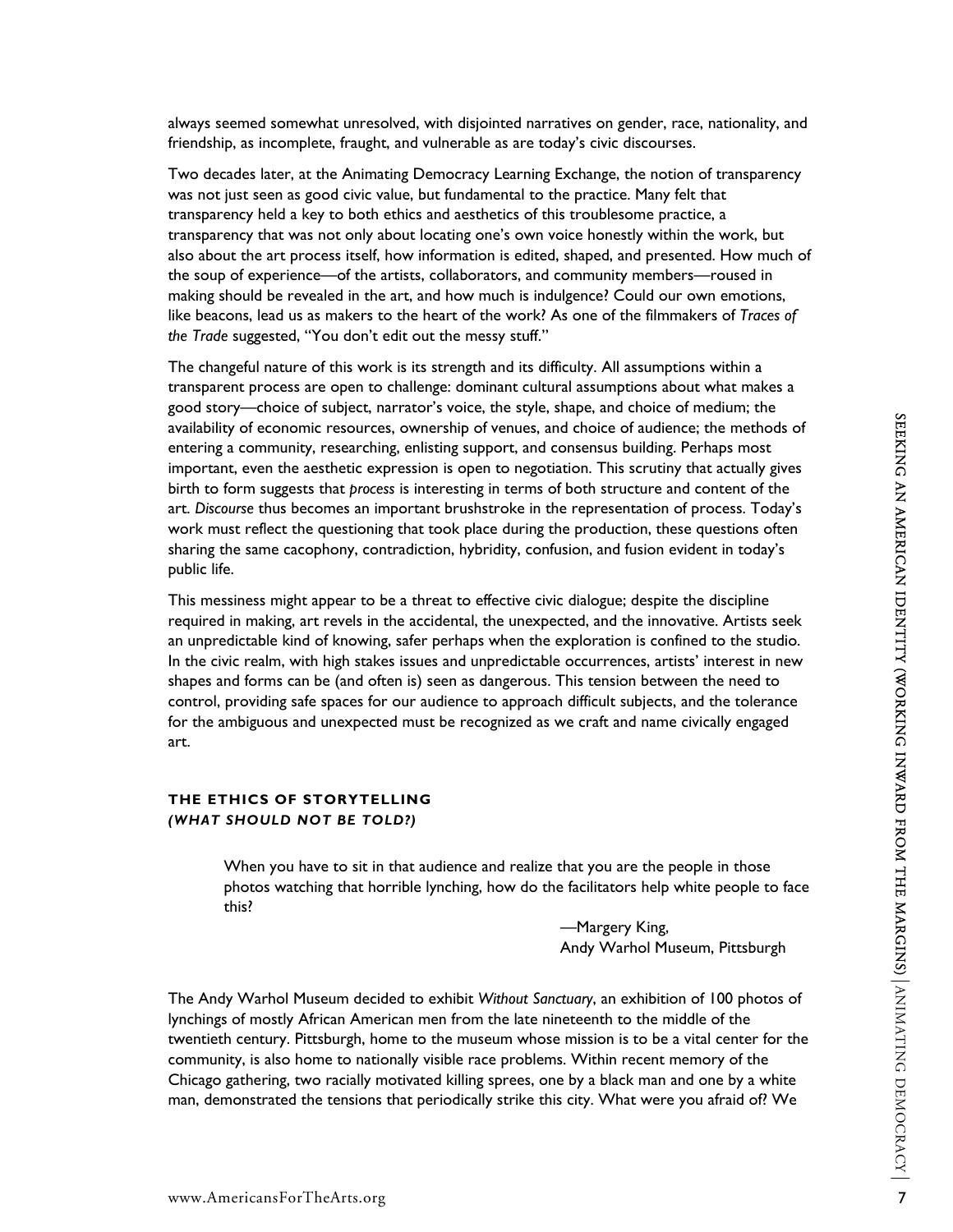asked the Warhol Museum's curator, educator, and community advisor at the ADI Learning Exchange. They replied, "What will be the effect of the photos? What if no one comes? Where was the art? What if there is violence in the galleries? Will we be accused of robbing African American legacies? Are there things that should not be seen?"

The museum with its mostly white staff couldn't present this exhibition alone; now, perhaps for the first time, they *really* needed the community. When the director of the Center for Race Relations of the YWCA presented the information about the proposed exhibition to staff member Sherry Cottom she reacted viscerally: "Who in the hell do they think they are, a white museum showing the history of lynching? I went down to the museum with a whole bunch of my own people…I was their worst enemy." Mutually wary at first, the museum and members of the community embarked upon a planning process.

There were bumps in the road. Early on during a Pittsburgh conference, a white woman spoke on the history of lynching to a mostly white audience. As Sherry reported, the speaker's presentation had all the quality of "describing a vacation trip to the Bahamas." In response, an African American historian took a more personal and emotional approach, remembering how, on his first job as one of few blacks in the Center City business district, a white gay man verbally attacked him. The museum staffers, among them several gay white men, were in their turn incensed. Jessica Arcand, education curator for the Warhol, discussed her own learning. "I had been dealing with issues around race programmatically and theoretically, a framework of safety that prevented me from really examining the issues. We had differences to negotiate. How can we deal with such emotional issues safely, but rigorously, within institutions?"

Members of the Pittsburgh black community emphasized the importance of showing these historical photographs in the context of the struggle and achievements of African Americans. Showing community assets rather than focusing on victimization has long been a strategy of activist artists. One of the most important additions to community-based art was a rethinking of the audience on both ethical and aesthetic grounds, integrating a new relationship into both choice of venue and shape of the artwork. Nowhere is this more urgently necessary than when trauma is the subject of the work. In *Three Weeks in May* (1977), I took on the still largely unexplored topic of rape in Los Angeles. Rape reports from police blotters were recorded on a large public map of the city. Next to it, a second map revealed the location of activities and institutions of resistance, including three weeks of art performances, media events, and activist interventions throughout the city. The exhibition format at the Warhol was a page out of the text of this and other earlier art projects: elicit community participation from the beginning; form partnerships with churches, clubs, and other relevant organizations and institutions; provide facilitated dialogues for a broad public audience, co-led by community members; contextualize images of oppression with historical displays and art of resistance; engage local media; and develop avenues for audience response—at the Warhol a video comment booth, daily discussions facilitated by museum staff and community members, special events, and personalized postcards mailed at a later date by the museum.

It is reasonable to argue that the seventies feminist art movement and its focus on physical violence provided a significant historical contribution to artists' need to take audience reactions into account while making their work, thus influencing its shape**.** Women's deeply personal and experiential understanding of trauma through sexual violence resulted in a necessary evolution toward audience-centeredness. This was not simply about creating a context for art but rather an example of necessity prompting an evolution in form language. While the content of text and image in activist art manifests its pedagogy, less understood is how the artwork's structure produces learning in experiential and transformative ways.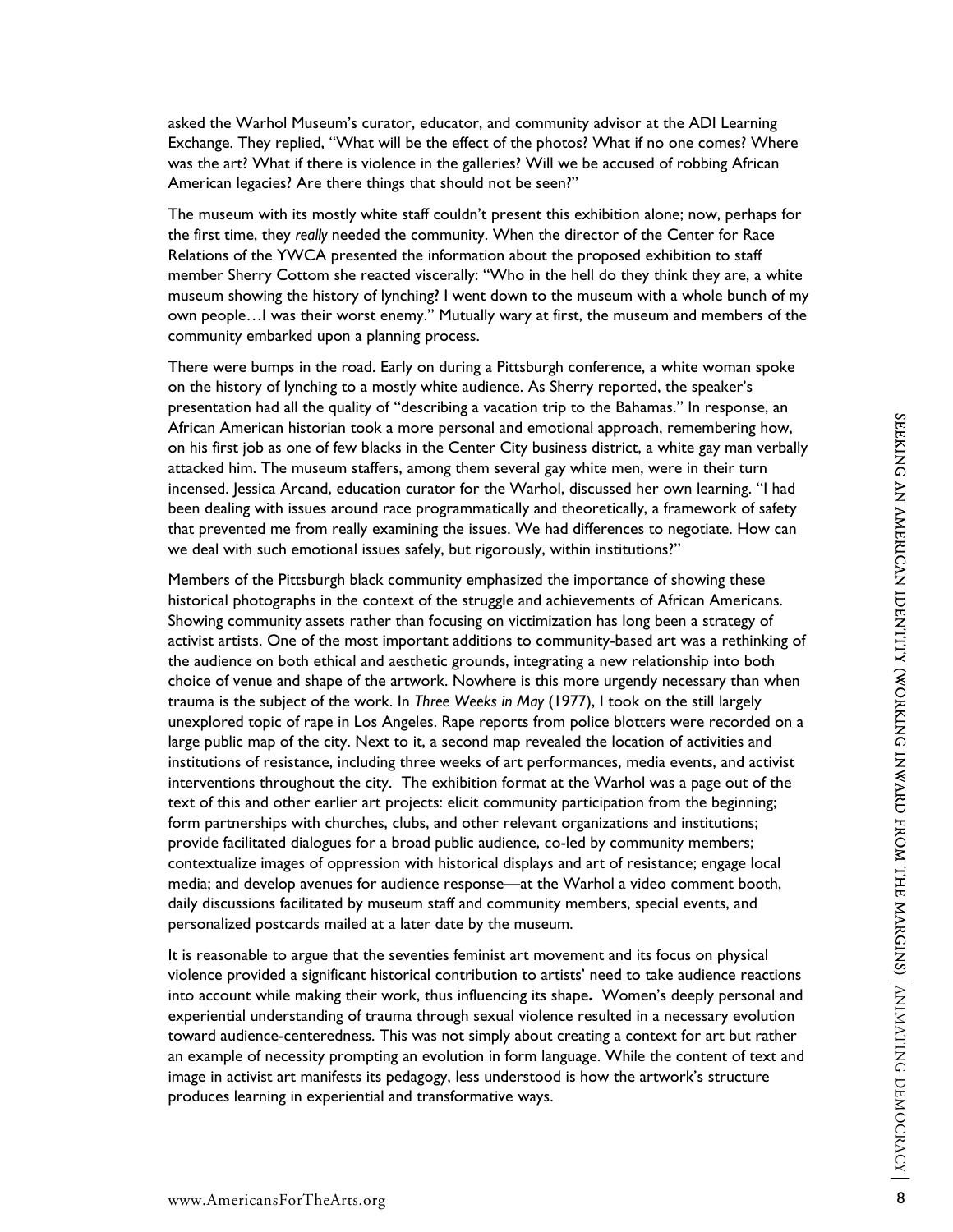Take, for example, a video installation in 1979 by the artist Nancy Angelo as part of a larger public art project at the Los Angeles Woman's Building. *The Incest Awareness Project* (1979, Labowitz, Lowe, et al.) was, like the exhibition at the Warhol, an artful civic discourse on an obscured social experience through performances, installations, exhibitions, mass media reports, speak-outs,and interdisciplinary symposia.<sup>i</sup> In Angelo's installation, the audience sat on one of approximately 15 chairs arranged on a pink circle painted on the floor. On five of these chairs video monitors were installed, screens at head height. As the event began, faces appeared on the monitors and talked to each other, via carefully orchestrated nondigital technology. It was an electronic consciousness-raising group talking intimately, emotionally, and with a sense of primary revelation. Quickly, audience members in the circle of chairs found themselves included in this intense discussion, more impactful because such information was not yet in the public realm. At the end of the media-relayed but scarcely mediated group discussion, the audience sat in stunned silence. Because she knew (based on emerging statistics) that many audience members probably had experienced incest, Angelo created a second component to her installation: a facilitated postperformance discussion led by a social worker trained in incest counseling. The discussion itself was part of the performance, rather than its interpretation, an innovative and populist audience-based practice inserted into both a minimalist art discourse and a virtually non-existent civic dialogue on violence against women.

At the Warhol Museum the stakes were high. Should they exhibit photos of lynching with their graphic violence and open display of racial hatred? If they did not, would they be hiding an important historical experience that still disfigures contemporary civic life? Would they risk evoking intense and present pain among African Americans, and whites, for that matter? I steeled myself in advance to be able to look at a total of five photos, one on each wall, before I literally ran out of the gallery, transported by an awful and murderous rage. Is it possible the photos might provide prurient entertainment for some white folks? Or simply inure the audience further to the daily present humiliation of being black in America? Or would this exhibition provide an important historical context, otherwise not viscerally available, to a present-day community interested in overcoming racism?

One of the lessons from the seventies, exercised with great care by the Warhol staff and community committee, was to frame the violence from the experience of the violated, rather than those who can view from the safe distance of nonexperience. This lesson can assist us as we frame civic discourse as a practice within the arts.

#### **HUNTING THE WHALE (IS CIVIC DISCOURSE ART?)**

In the Inupiat culture, the whaling tradition is not just about hunting to eat, but subsistence on all levels. Every part of the whale is used. Bone become homes, fat becomes fuel, skins become boats. Whaling is a ritual of life for us.

> —Jeff Hermann, Perseverance Theatre

Barrow, Alaska is a small town of 5,000 people accessible only by plane, boat, dogsled and snow machine. When Perseverance Theatre decided to present *Moby Dick,* it was not so interested in translating Melville. Rather, the theater group wondered what it *means* to tell that story in Alaska. They began with interviews of whaling captains in Barrow and an exploration of the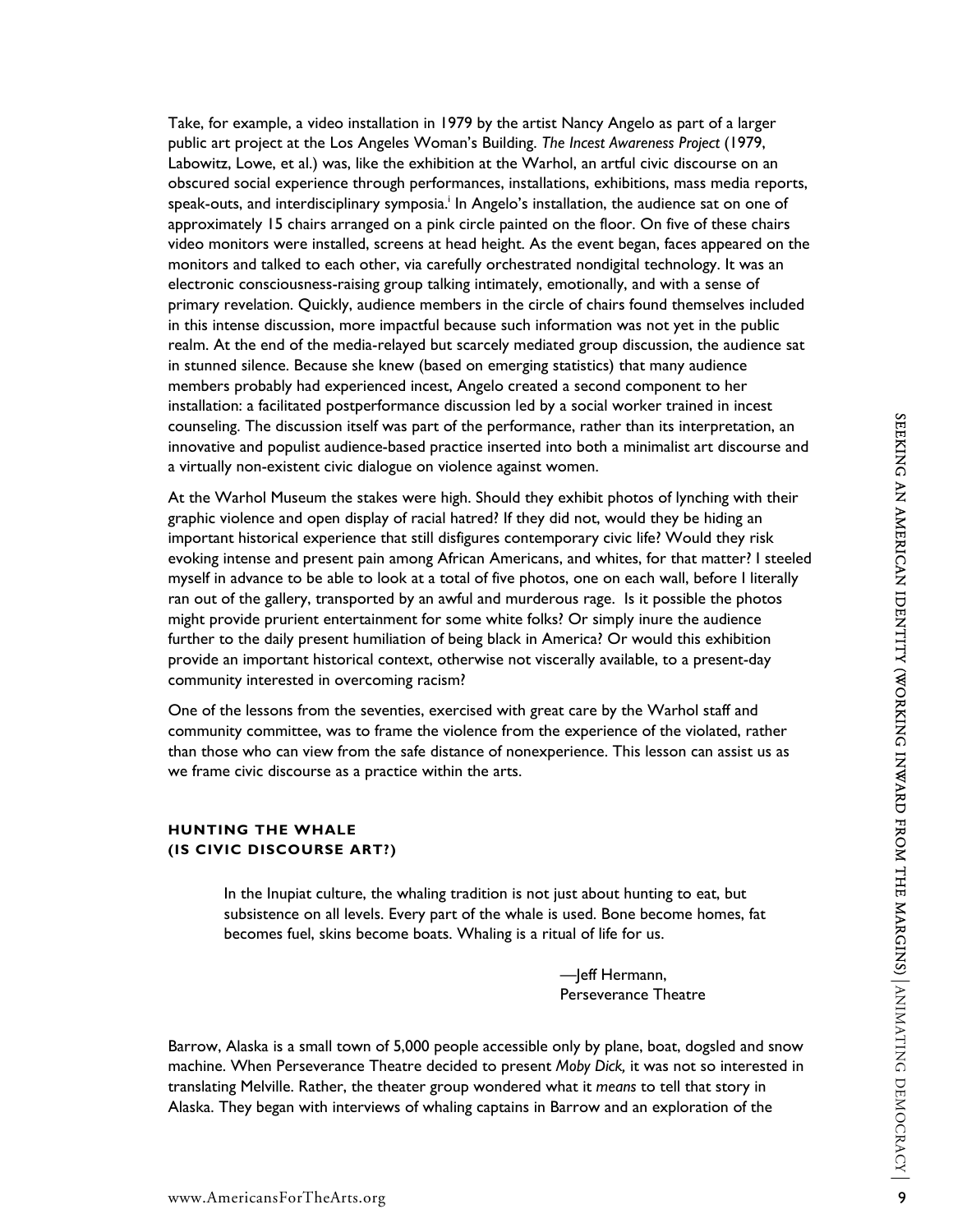Inupiat people's whaling traditions. Perhaps unexpectedly the work took on a political cast, revealing fundamentally different cultural approaches to hunting. In the city, white people don't want the natives to have a legal advantage; to them hunting is a sport. To the Inupiat, hunting is a means of survival, a ritual, and a way of life.

Perseverance Theatre's exchange with the whalers of Barrow exposed differences between the white and Native approaches to art as well as hunting, including the link between Inupiat art and its communal and spiritual life. Said Mike Travis, a native Alaskan attending the Learning Exchange (connected not to Perseverance's project but another), "We show who we are by our objects. We dance with our objects to show our connection with the spiritual world." At the ADI Learning Exchange, Kewulay Kamara, an artist from Africa observed that in the U.S. "you always have to market your work in some way, so you have to make a case for its existence," pointing out the divorce of art practice from its integrated functionality in our lives.

The Animating Democracy Initiative, founded as it was to enhance the practices of a relatively obscure area of art, is in part an exercise in naming. This is not as simple as it might first appear, because this art sits at the intersection of creative practice, relationship, and civic life. On one hand, pairing art with civic process is a simple matter. According to ADI national advisor and former dialogue specialist with the National Conference for Community and Justice, Wayne Winborne, "We are talking about consciously catalyzing the political issues of the day. Art allows us to get at things that people can't get at on their own." There is art, and there is dialogue, and they join hands in a venture to operationalize art in the service of a public agenda.

While such art does in fact engage local communities and often speaks to them (or allows them to speak) across differences in culture and class, it doesn't always play well in the higher regions of American cultural life. Not everyone sees it as art. Even in the one visual arts area that routinely incorporates dialogic practice—museum education—there is a tendency to separate the art from the discursive process. In commenting upon the *Without Sanctuary* exhibition at the Warhol Museum in Pittsburgh, the curator stressed that art comes first, suggesting that dialogue was an *enhancement* to the visual art. Acknowledging multipositionality among the collaborators, "What makes it work is a total integration where each one of us wants to do this project for our own reasons." Museum staff nevertheless stressed their position: the exhibition, while it addressed race and racism, was *not* an antiracism workshop. The dialogue framed in the museum had to be about the images, and while audiences were to be met "where they were at," the role of the presenters, staff, and community partners was to guide attendees to focus on the exhibition.

When we consider the totality of our public projects *as art*, including intention at the opening edge and impact on the closing, with all the process in between, one question repeatedly arises: does the art match the formal sophistication of other contemporary art in its genre as seen in museums and theaters, or does it have a demonstrable and measurable effect in public life? Good art versus good serviceable cultural development: this dual encumbrance creates evaluative criteria that appear to randomly migrate in various critical texts, from a discussion of its *appearance* (usually in the context of art derived from quite different ideas) to *function* (in a public context where art is seen by many as having no function). While in some instances we can talk about the results of the artwork in concrete terms, e.g., the artwork stopped a gentrification process, created a police training program for youth sensitivity, left an anthology of oral histories in the care of local residents, or changed the lives of some homeless people, such evidence is mostly anecdotal. Even if we could measure social worth, what would that tell us about aesthetics under the terms of the current critical discourse?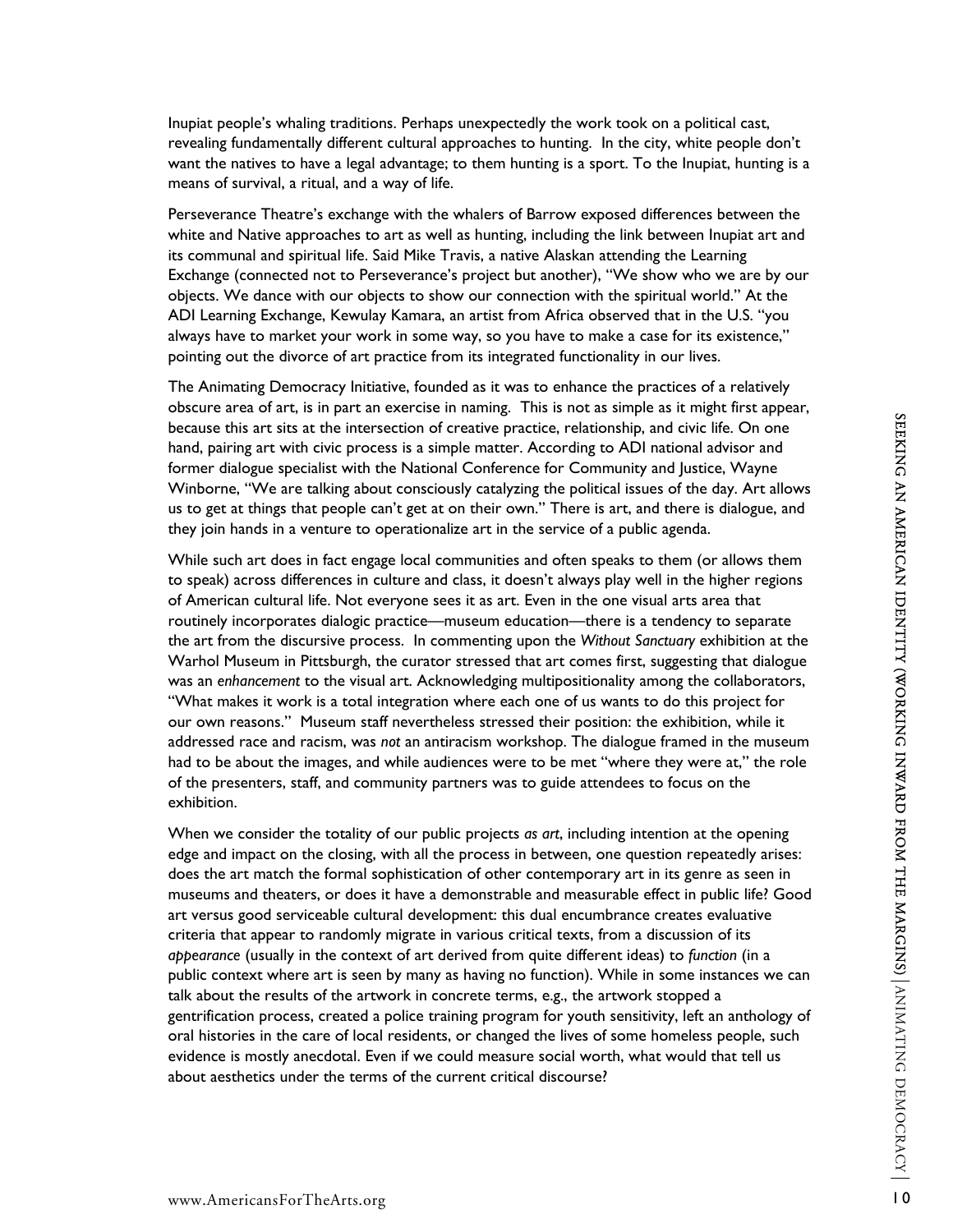Held as they are (at least on the civic side) to the demands of demonstrating worth within a confused notion of the value of art in general, civically engaged artists often feel they need to leave something (hopefully of aesthetic value) for people with whom they have worked. I suspect this notion may have developed to counter the critique raised during the nineties, on itinerant public artists. In flailing around to respond to funders or to their own notions of ethics and impact, artists can become programmatic and predictable, bound to deliver objects of some sort. And so civic-minded artists leave murals, videotapes, anthologies of oral histories, even ongoing programs within communities, causing us to wonder whether the art is that which is left behind, or whether what is left behind is instead evidence that art did occur here?

Even artists (including those benefiting from ADI's grants) are not convinced civic discourse art is an art form in and of itself, complaining of a continuing need to morph language and the look of what one does in order to attract funding. (Outside this funded circle the critique is even more intense). Said one attendee, "Civic dialogue seems to describe something we were doing already, and it feels like the art is being trivialized. Why can't art just be funded to be great art instead of having to be disguised to get funding?" Wayne Winborne expressed amusement at artists (like me) who spend time on definitions and distinctions. In one intense discussion questioning whether civic dialogue art must embrace multiple viewpoints, Winborne responded, "It's fascinating that artists experience this angst. If you make good art, it will stimulate dialogue. A good facilitator will get it there. You don't have to worry about whether you should represent all voices in the art…the dialogue folks can handle that stuff." United by common cause, we are nevertheless faced with radically different concepts: Is civic dialogue art an explanatory text for art, a more or less inventive art education program? Is it an aesthetic slant on other cultural projects: e.g., revising history, building tourism, engaging gentrification, increasing public discourse? Or is civic dialogue art an evolution in form and practice of community art?

While ADI might advertise its goal as an invigorated public life, it poses a provocative question about the form, not just the function, of art. Although some of its sponsored projects might aspire to be art that is surrounded, enhanced by, or used in the service of civic discourse, others will, no doubt, aspire to creating new forms of *dialogic art*. Rather than retreating from questions that challenge prevailing notions of aesthetic form or artistic practice, we can take them as challenges of redefinition. In my revisionist history, I would suggest that at least since the early 1900s we could locate this exploration on form and function in the civic realm within many international avant-garde arts practices. In a sense one might see this as a quest to reconnect art to meaning in civic life. As former connections to materiality have decayed in contemporary arts practices, we might look to more ephemeral and publicly located processes as a new "materiality."

Is hunting the whale, finding the art in this practice, a futile exercise? Is distinguishing between civic art and civic activism really necessary? Could we just say that we are all working toward similar goals and leave it at that? I argue it is of critical importance to the arts to locate these art practices within the trajectory of art history, to give real texture and meaning to the notion of artist citizenship and in so doing accomplish the reconstruction of the civic relevance of art. Whatever we call it (and each new naming functions to further discourse), this art is fundamentally a process of research and exploration. In an important way, such art is not about language per se, but about the space language takes place in, about speakers and their relationship to each other, and about the direction, intention, and effects of the conversation. It is about values and listening and inclusion. To be sure, political realities as well as the pragmatic nature of American character demand certain concrete deliverables in civic action. Within this paradigm, the role of art in getting people to talk with each other, and perhaps as a result to think or act differently, is just about the only certain role for civic artists. On this we can deliver.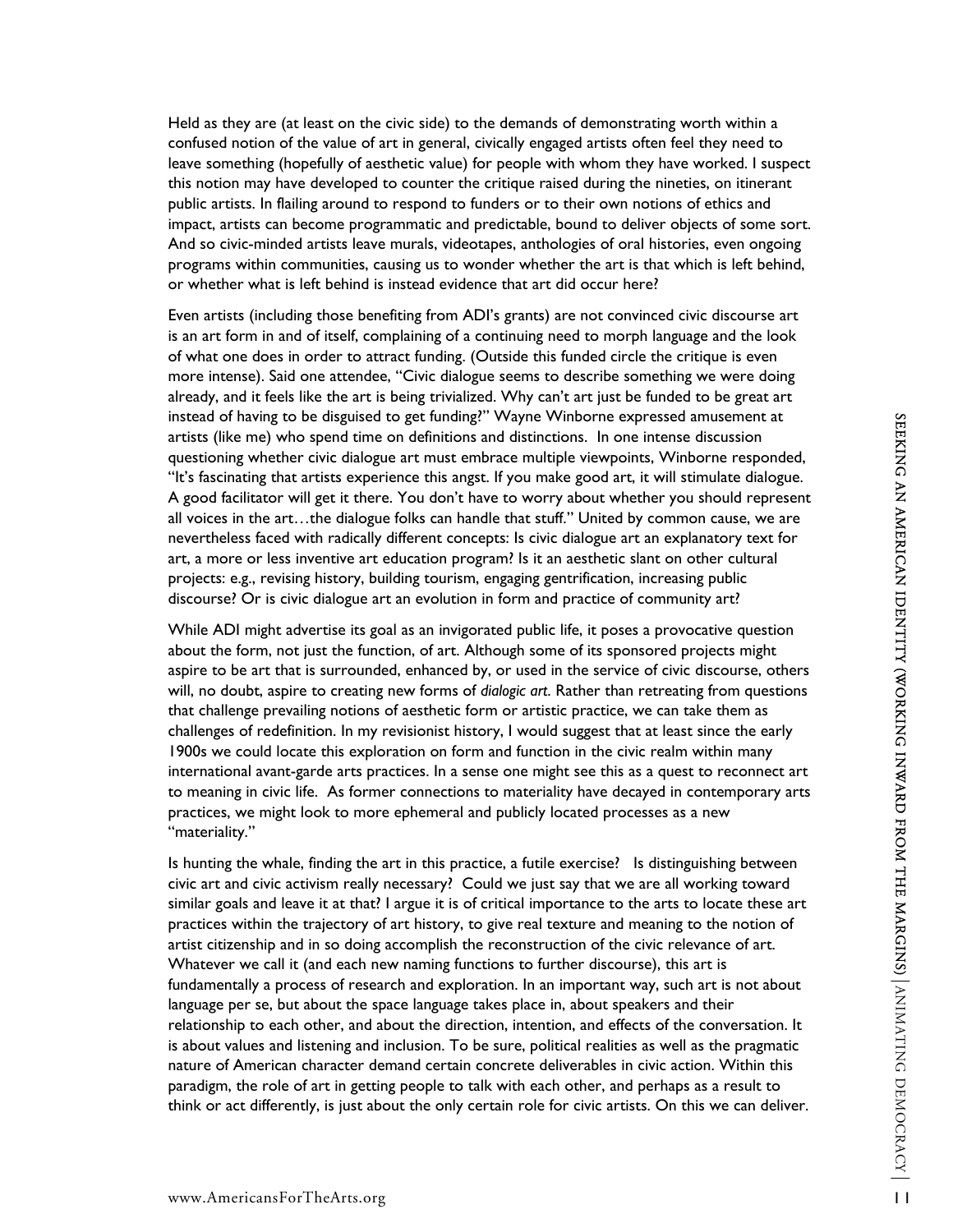#### **FINDING OUR WAY TO THE FLAG (IS ART A CITIZENSHIP PRACTICE?)**

If you don't have a strong stomach for this work (and some muscle), get out of it. —Neill Archer Roan

The ADI Learning Exchange took place mid-November 2001, a scant two months after the September 11<sup>th</sup> bombing of the World Trade Center, an event that quickly became a referendum on government policies, race, and citizenship. Artist Marty Pottenger created an artwork asking participants to consider our feelings about the United States. Intense emotional responses erupted, including dire pronouncements from some that since 9-11 the world had "forever changed" and from others, like an African-born Kewulay Kamara: "What has changed about the world…5,000 people died in one shot? Is that something new?"

Throughout the daylong discussions on citizenship, I was discomforted, particularly when holding, gingerly and at arm's length, a miniature flag distributed to each participant. Pottenger encouraged us to express through it our sentiments on citizenship. Immediately I recalled Jimmi Hendrix's unmercifully distorted rendition of the National Anthem. I remembered students marching with Chavez in the grape fields and burning down the Bank of America in Santa Barbara. Product of the sixties, I tore the tiny flag into strips then reunited them as braids, a gratuitous and facile act in the face of my own history.

It is interesting for someone from my activist generation to consider the seemingly vast ennui in U.S. public life today. The transience and urgency of lifestyles, the sense of not enough time and constant movement creates a lack of grounding in geographic and emotional terms. A deep sense of futility seems to pervade. Overwhelmed from the scale of institutions, the reach of communication, and the scope and intransigence of the problems to be solved provokes even greater investment in the very personal feelings of impotency in the public realm. The promise of seventies' activist artists was cultural change, a transformation that in significant ways has not occurred. For those of us who have worked in community for twenty or thirty years, [we've] likely taken civic institutions in various forms as venues, as materiality, or as content for our work. In the evolution of community-responsive art, institutional intractability is a factor to be reckoned with on both social and artistic levels.

It is undeniable that personal transformation does take place during the making and exhibiting of public art projects. Testimonies over time attest to the impact on individual lives. This is not unexpected; engaged art is precisely about the experiencing participant. However, hopes for lasting and large-scale social change through individual awareness and working on art projects are perhaps naïve in today's terms. The artist seeking to participate in social justice movements ultimately faces questions not unlike those confronting urban planners, educators, and politicians. Artists working in ambitious scale within communities encounter institutions as a potential *site for change* and institutional *resistance to change.* The institutional trajectory is to maintain itself and to change only if necessary, and slowly. While institutions can be affected by transient energy of art projects, the question is how profound and lasting will such influence be? Once the art project is over, what is its legacy within the various institutions that carry our vision and values? Can change be embedded in ongoing ways that retain the radical nature of the originating artwork?

We are not without road maps here. The longer an artist works within an institutional territory, the more effective he or she becomes within it, the greater the chances for institutional change.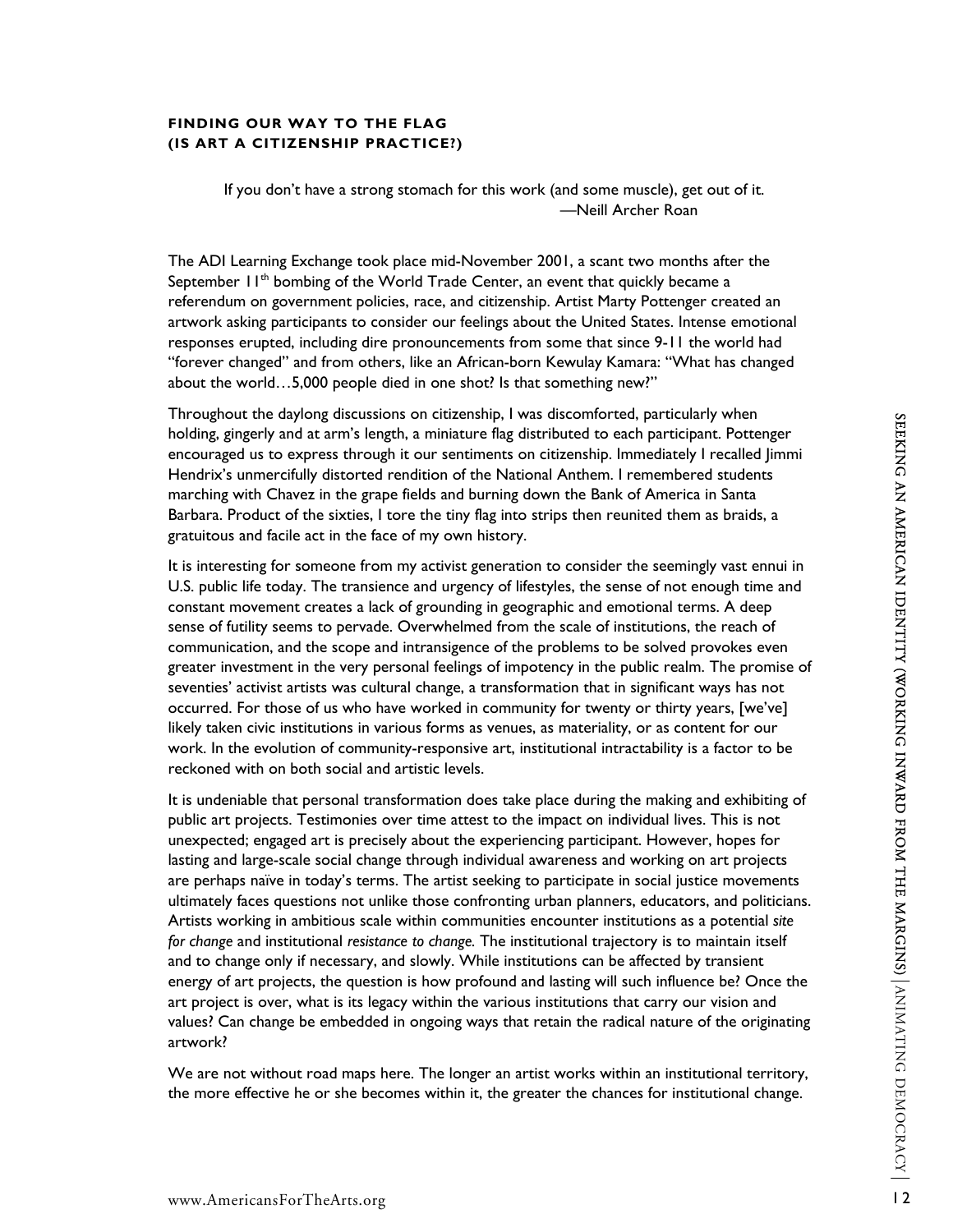Artists and journalists in the prison reform movement, for example, were able in limited ways to develop programs, influence the lives of some prisoners, and bring public awareness to inequities in incarceration rates. But during the three decades of this activity, the number of prisons grew exponentially and our partners in communities raised the bar, setting a higher standard for our efforts. Artists who tackled political issues, from violence against women to public school education, hoped for more: to impact public policies, voting tendencies, social values, distribution of funding, and the general enhancement of equity.

Not to discount the impact of art on individuals, for purposes of discussion I am challenging artists who work with public themes and processes to explore with me a rigorous standard of social (not individual) change. In my own work with youth in Oakland, over several years I managed to gain enough credibility both within public school, health, and police institutions to navigate freely, command resources, and create a series of performances and installations with rather fulsome civic cooperation. Many, many youth participated over the ten years of this work, and several continued working with the loose-knit team of artists that became an ongoing community: We went to high school graduations, taught video skills, found internships and jobs, visited detention centers, testified in court, wrote letters of recommendation and helped with college applications. But after ten years of highly public programming, several large performances, scores of televised reports and documentaries, over 1,000 youth in art and video workshops, and models for police training programs and interventions between teachers and students, the institutions that would continue to affect the lives of Oakland youth remained *substantially and programmatically* unchanged. Though it is difficult to calculate the shift in public attitude created by long-term artistic work in a community, it is safe to say that such work contributes over time in incremental and collective ways to the public perception. But if the goal of social change through art is to change the conditions of people's lives, that change will take place perhaps in large part by embedding it within the institutions that create and maintain public policies.

On the last morning of the conference, Rich Harwood, founder and president of The Harwood Institute, was invited to present a workshop on civic processes and strategies of engagement. As often happens within the public and uncontrollable territories of our discourses, the intentions of planners were subverted by real life. We went on one final merry-go-round that left some participants exhausted and dismayed. It left me quite energized. The problems that came up in the discussion—on race, gender, authority, centrism, language, expectations, and power—were those I face daily in the production of my own work. Rha Goddess, artist and dialogue facilitator, objected to some of Harwood's use of language. Acknowledging her objectives, he asked if the audience could set the discussion about language aside in the interests of covering the material he had been invited to present.

Many could not. As emotions and opinions bounced around the room, I saw through the eyes of first one then the other speaker, moving from position to position. Perhaps the biggest barrier to a full and democratic participation in civic life is fear, our insecurities growing along with our understanding of the scale of global inequities. As the weekend at ADI Learning Lab progressed, the notion of safe space, which in the beginning we perhaps unwittingly assumed—after all we were in the company of kindred spirits—slowly eroded. In the end we found ourselves like an old married couple, in the middle of a distressingly familiar argument.

As with civic discourse itself, art that attempts to provide an arena for multiple perspectives can be extremely painful, particularly as it approaches real life. I watched the ADI Learning Exchange become a compelling example of real time civic discourse. Intelligent and well-intentioned people revealed themselves to each other in unrehearsed and often difficult ways. I saw beached whales,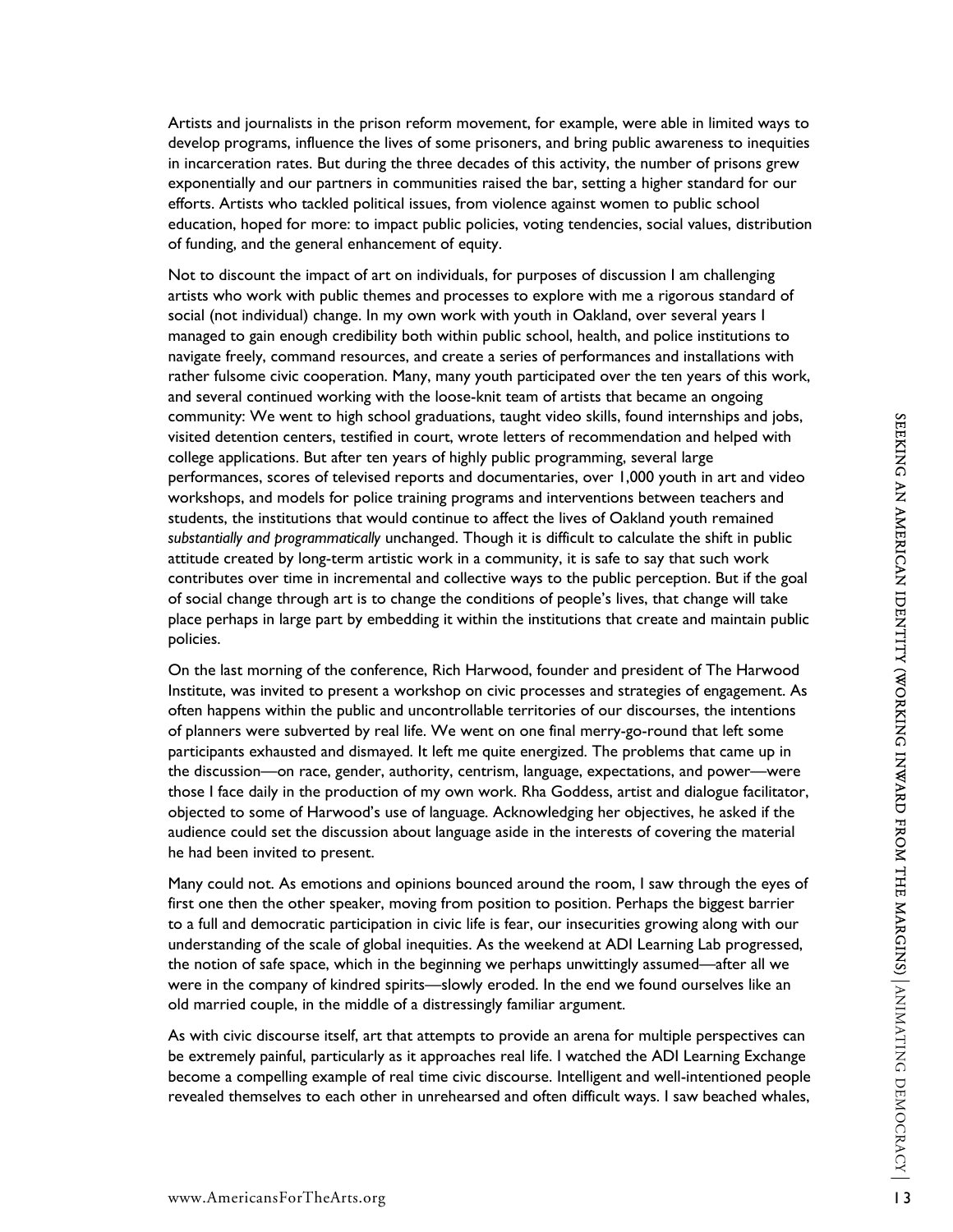"If we get hung up on straightening out language, we will be here all day and not get to the presentation on public engagement."

"What doesn't work for me is that *public* is often in handcuffs on the seven o clock news. Some of these same words have delivered horrific news to us."

"The terms of the debate have been shaped by someone who is not most of *us*, someone who is white and male and wealthy, for example. In order to have civic discourse how much do we have to agree to let certain things 'ride'?"

"I checked out when we began to talk about language. I don't even know if dialogue is possible, if every word that comes out of my mouth is tainted, if I am so concerned about my ability to talk that I can't have dialogue."

The producers of the Animating Democracy Initiative have long been committed to an authentic interrogation of effective practice. "By our own definitions, I don't think we aspired to staging a civic dialogue at this Learning Exchange," said Barbara Schaffer Bacon. "The only explicit civic issue addressed was citizenship. We have a lot of mixed feelings about which elements of the weekend achieved civic dialogue." Self-critical and curious about form, they concluded that several elements made this weekend not *public dialogue*: intention wasn't there in the beginning, ground rules (such as instructions in careful listening and equity among participants) weren't established, issues to be discussed were not clearly articulated, and too many topics were considered simultaneously. Not to discount the need to instill rigor in this practice, for me the experience was *in fact* a civic dialogue, in form as well as content, the same volatile subjects simmering just under the skin of public life. The issues of this discourse may not have been presented clearly in the beginning, but in reflecting upon the whole weekend they were everywhere evident, the messy stuff of our civic life. As someone from the conference said, "We have no idea of the effects of what we set in motion."

Perhaps I saw it this way because I was not the producer of this learning lab. If it was my own artwork (and I've been there many times) I might have been more consumed with doubt. As I watched the unfolding, from my vantage point as respondent, I saw an aesthetic of civic process I have seen many times before, most memorable in recent experience during the performance of *Code 33: Emergency Clear the Air* (Lacy, Julio Morales, and Unique Holland, 1999). As 150 Oakland teenagers and 100 police officers settled in small groups on the roof of a downtown parking garage between the head lights of parked red, white, and black cars, 2,000 audience members lined up outside. Across the street, a small, hundred-strong group of mostly college-aged protesters arrived intent on gaining access to television cameras gathering for the extensively publicized performance. They came to bring attention to the case of Mumia Abu Jamal, convicted of the murder of a policeman in Philadelphia and sentenced to death. As we watched the protestors trying to interrupt the conversations between young people and police, Code 33's multicultural and leftist team of artist-directors were bemused: on the same end of the political spectrum, many of us active in antiprison work, we initiated an invitation to the protestors to have a platform within the performance, but were refused. Over two years in the making, the performance lumbered forward, with its spectacle of 30 television monitors with youth-made videos, intense youth and police conversations, heated discussion between 80 neighborhood residents representing the community perspectives, 50 youth dancers, mentorship sign-up tables,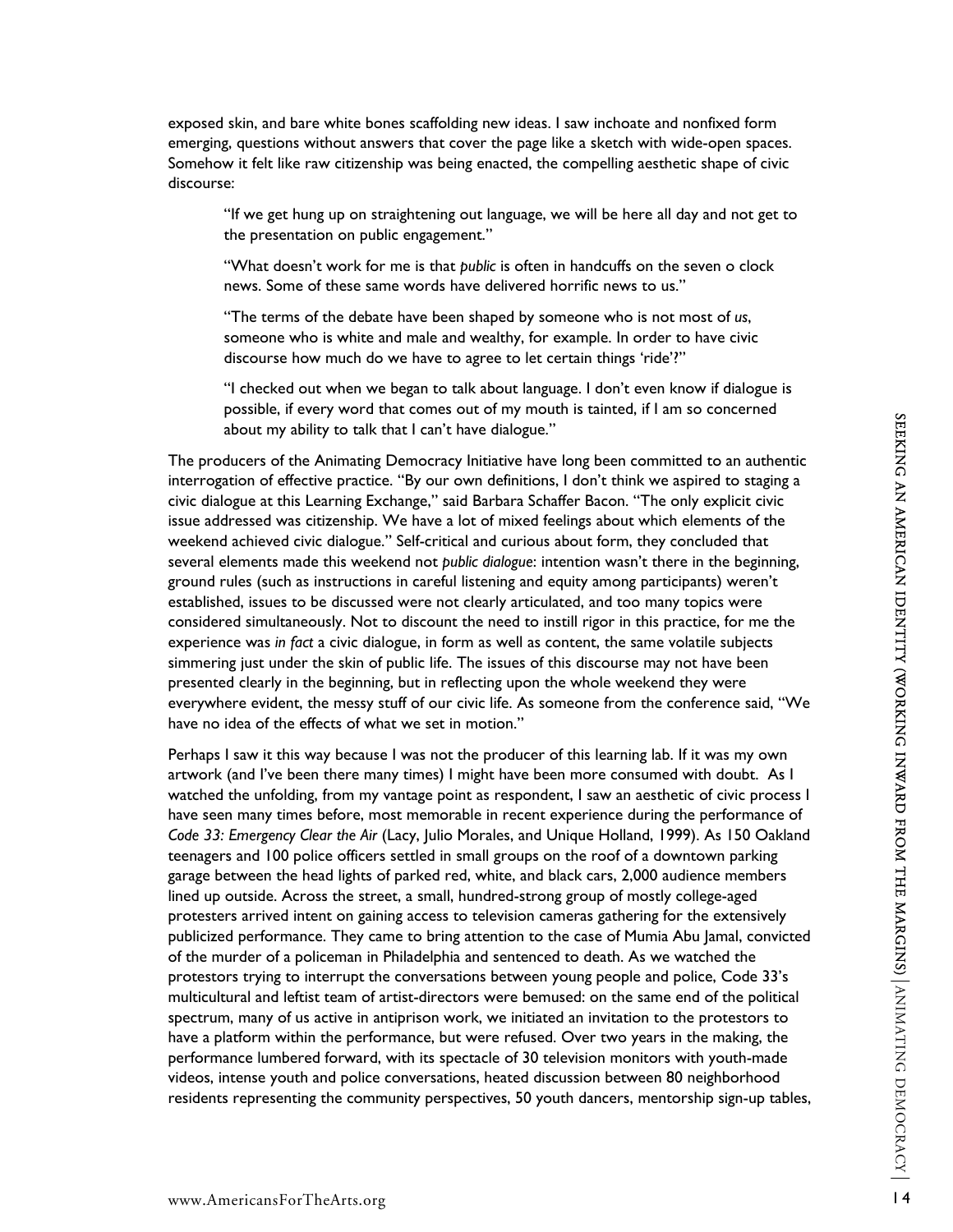police cars, low riders' cars,] and a helicopter. But it certainly was not stage-perfect show in timing and choreography, with behind-the-scenes interruptions from protestors that made it feel more like trouble-shooting a demonstration than directing a performance.

The ADI Learning Exchange had strong resemblance to a public artwork on a controversial topic in an exposed public space. If one seeks perfect and controlled solutions, many conundrums the scale of the social problems we face made larger through our awareness of global forces, the inevitability of having to examine one's own participation in oppression, the seeming impossibility of maneuvering across differences, and the paradoxical need to make art that is beautiful, coherent, disciplined, and meaningful—will lead to paralysis. The activist-artist strategy of optimistic movement forward in the face of pessimism, contradiction, and imperfection keeps us honest. If we are willing to drop our defenses and listen, we will learn how we each, unwitting or not, bear the burden of our identity. It's a burden worth taking up. The shift from an identityfixed citizenship by virtue of one's birth to a global one with allegiances to humanity rather than countries is not a facile personal choice but a process that begins in proximity and often-difficult conversation.

While I remain cynical about the United States government, I did come away from the ADI convening, not with patriotic spirit filling my (still flat) chest, but with something very akin to love swelling there. Is patriotism finally, in the words of Harwood, a devotion to something you love? Participants were divided in their perceptions of what was happening that last morning, but even when they left the room in varying modes of despair or anger, they returned once again to the debate. As Jessica Arcand from the Warhol museum said, "I am still reeling from the issue of civic and personal, and the importance of acknowledging the personal…to me the first time we began to get to dialogue was this morning when things got unsafe."

I left Chicago wondering if, bolstered by projects such as the Animating Democracy Initiative, art in the U.S. is heading toward *full civic engagement*. Certainly the trajectory of this work over thirty years, with its challenges to governmental and corporate motivations; its presentation of the larger historical frame of power relations; its deep commitment to the enfranchisement of all; its naïve belief in the ability of the public agenda to right itself with enough information; its practice of bringing the voiceless into the public sphere with dignity, through their stories; its increasingly adept strategies of dissent, community organizing, and political critique; its ethical questions; its hybridity of thought, media, and approaches—is one that mimics a trajectory of civic life.

Seeking centers from the margins, artists are defining a Bill of Rights for cultural citizenship consisting of dignity, respect, history, sufficiency, identity, and freedom from visual and cultural assault. I left in love with the people in that room, intelligent, committed, talented people, willing to stick out the dialogue the lack of which has dismantled much of our public life. I left with my heart holding their desire to be fair-minded and just in the face of their own needs, their ability to listen and to hold their position on the most difficult topics facing us today, far deeper than terrorist threat. I left with images of their willingness to stick out the process, to continue to exert their own shape on our collective interaction, to stay.

Like the Inupiat, artists dance with art through our embrace of processes, even civic ones. For an artist, art is commitment. For a certain kind of artist, like those in ADI projects, that commitment is linked inextricably to social justice and public good, and gives us a fortitude that delivers us through the pains and doubts of public life. For these artists, their art is rarely completely controllable, often unpredictable. But when it works, it is beautiful. It feels important. One struggles with finding and holding its shape within a messy "life" process. Something real has taken place, and it is not always safe, not always understandable in its entirety. It's an imperfect